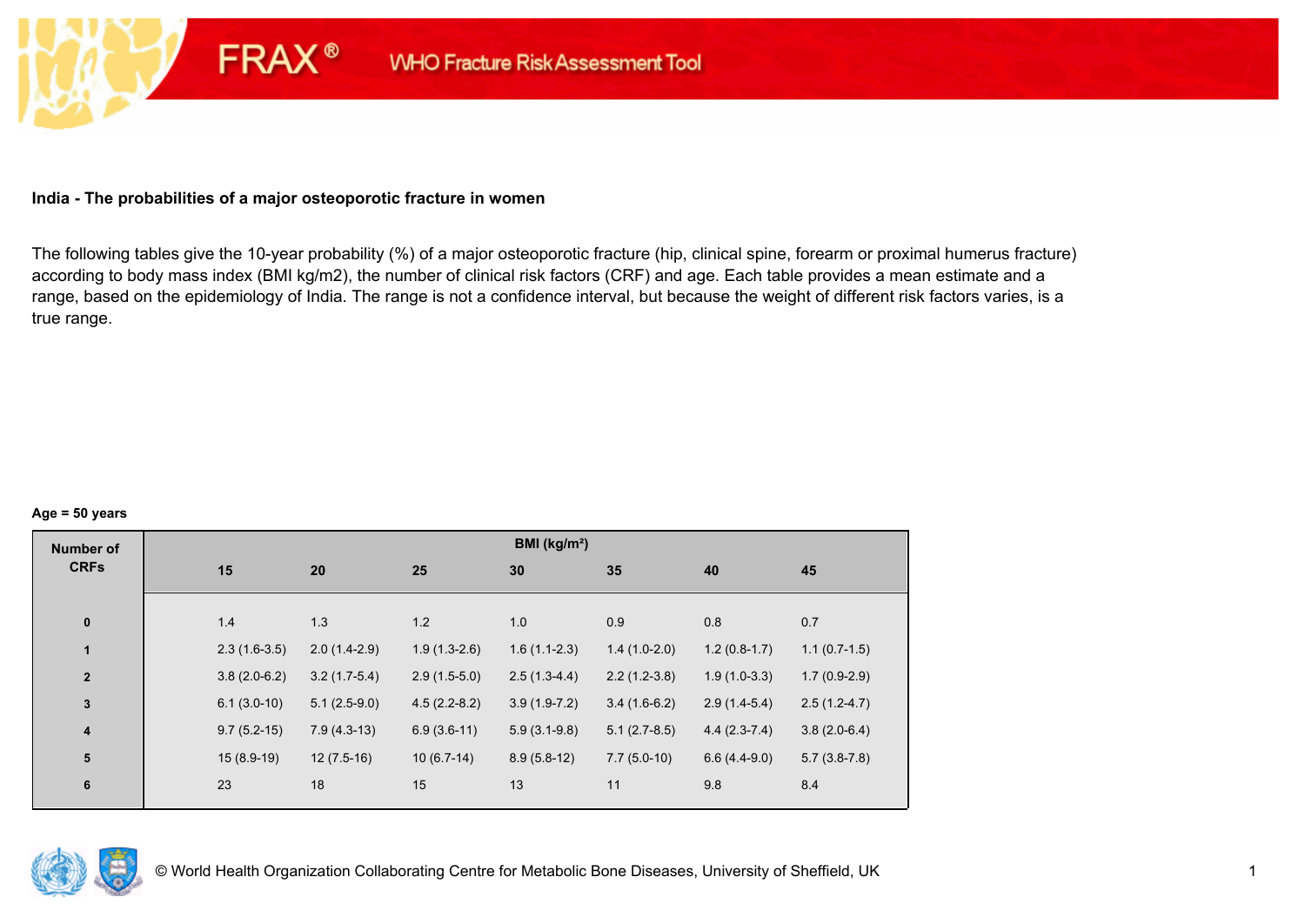# **Age = 55 years**

**FRAX®** 

| <b>Number of</b> |                |                |                | BMI ( $kg/m2$ )  |                |                |                |
|------------------|----------------|----------------|----------------|------------------|----------------|----------------|----------------|
| <b>CRFs</b>      | 15             | 20             | 25             | 30               | 35             | 40             | 45             |
|                  |                |                |                |                  |                |                |                |
| $\bf{0}$         | 2.4            | 2.1            | 2.0            | 1.7              | 1.5            | 1.3            | 1.1            |
| $\mathbf{1}$     | $3.9(2.8-5.8)$ | $3.4(2.3-4.8)$ | $3.1(2.1-4.3)$ | $2.7(1.8-3.7)$   | $2.3(1.6-3.2)$ | $2.0(1.4-2.7)$ | $1.7(1.2-2.4)$ |
| $\overline{2}$   | $6.3(3.6-10)$  | $5.4(3.0-8.6)$ | $4.8(2.6-8.0)$ | $4.1(2.2 - 7.0)$ | $3.6(1.9-6.1)$ | $3.1(1.7-5.3)$ | $2.7(1.4-4.6)$ |
| $\mathbf 3$      | $10(5.5-16)$   | $8.3(4.4-14)$  | $7.3(3.7-13)$  | $6.3(3.2-11)$    | $5.5(2.7-9.8)$ | $4.7(2.3-8.5)$ | $4.1(2.0-7.4)$ |
| $\boldsymbol{4}$ | $16(9.0-23)$   | $13(7.5-20)$   | $11(6.3-18)$   | $9.5(5.3-15)$    | $8.2(4.5-13)$  | $7.1(3.9-12)$  | $6.1(3.3-10)$  |
| ${\bf 5}$        | 24 (15-30)     | 19 (13-25)     | 16 (11-22)     | 14 (9.6-19)      | $12(8.3-16)$   | $10(7.1-14)$   | $9.0(6.2-12)$  |
| 6                | 35             | 28             | 24             | 21               | 18             | 15             | 13             |

## **Age = 60 years**

| <b>Number of</b>        |                |                |                  | BMI ( $kg/m2$ ) |                |                |                |
|-------------------------|----------------|----------------|------------------|-----------------|----------------|----------------|----------------|
| <b>CRFs</b>             | 15             | 20             | 25               | 30              | 35             | 40             | 45             |
|                         |                |                |                  |                 |                |                |                |
| $\bf{0}$                | 4.3            | 3.7            | 3.4              | 2.9             | 2.5            | 2.2            | 1.9            |
| $\mathbf{1}$            | $7.0(5.0-9.9)$ | $5.9(4.2-8.1)$ | $5.3(3.7 - 7.1)$ | $4.6(3.2-6.1)$  | $3.9(2.7-5.3)$ | $3.4(2.3-4.5)$ | $2.9(2.0-3.9)$ |
| $\overline{2}$          | $11(6.8-17)$   | $9.2(5.4-14)$  | $8.1(4.6-13)$    | $7.0(3.9-11)$   | $6.0(3.4-9.8)$ | $5.2(2.9-8.6)$ | $4.5(2.5-7.5)$ |
| $\mathbf{3}$            | 17 (10-25)     | $14(8.1-22)$   | $12(6.7-20)$     | $11(5.6-18)$    | $9.1(4.8-16)$  | $7.8(4.1-13)$  | $6.7(3.5-12)$  |
| $\overline{\mathbf{4}}$ | 25 (16-35)     | $21(13-31)$    | 18 (11-28)       | $16(9.4-24)$    | $13(7.9-21)$   | $12(6.7-18)$   | $9.9(5.7-16)$  |
| 5                       | 36 (25-44)     | $30(21-38)$    | 26 (19-34)       | 23 (16-29)      | 20 (14-26)     | $17(12-22)$    | 14 (10-19)     |
| $6\phantom{1}6$         | 49             | 43             | 37               | 32              | 28             | 24             | 21             |
|                         |                |                |                  |                 |                |                |                |

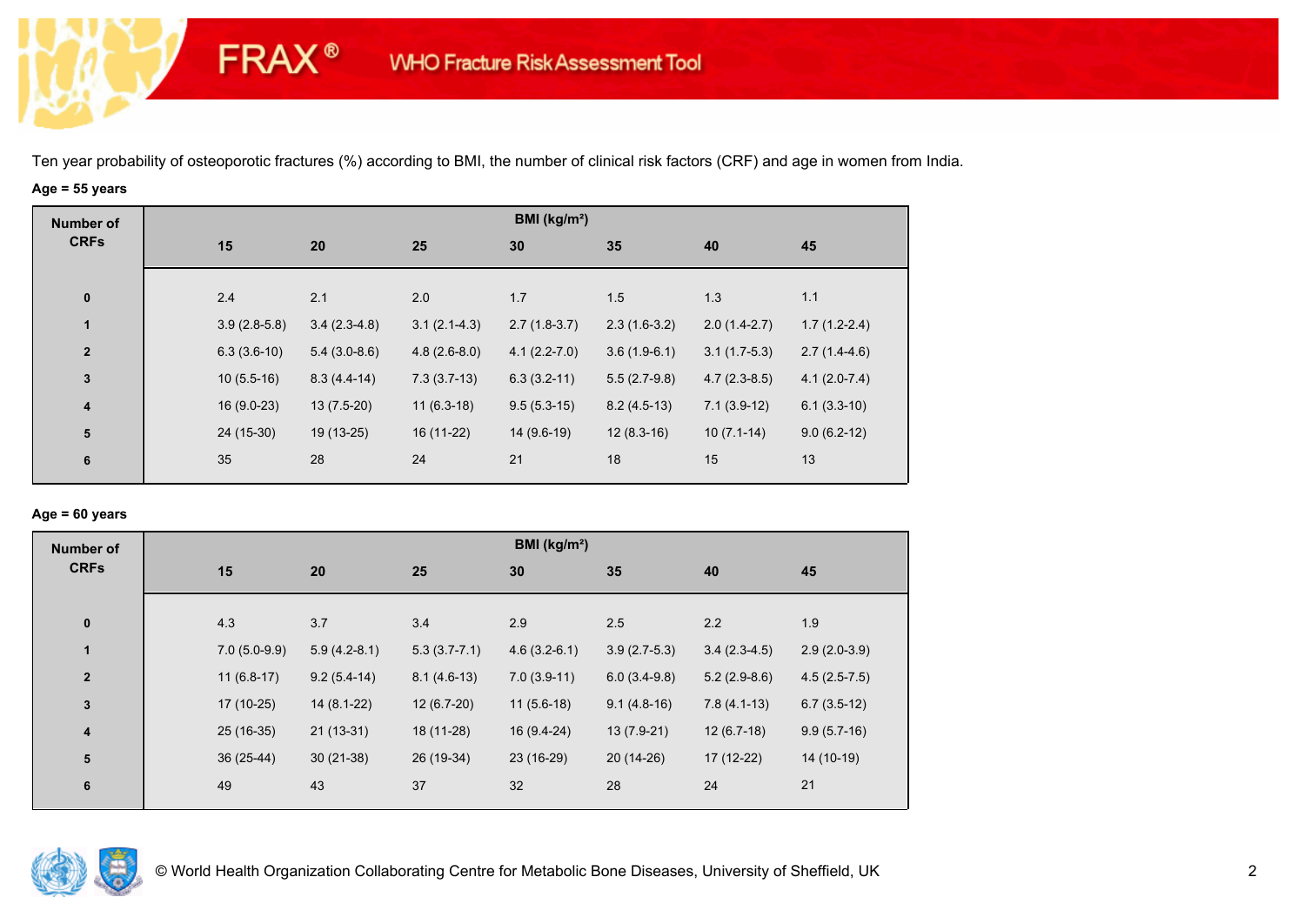# **Age = 65 years**

**FRAX®** 

| <b>Number of</b> |              |               |               | BMI ( $kg/m2$ ) |                |                |                |
|------------------|--------------|---------------|---------------|-----------------|----------------|----------------|----------------|
| <b>CRFs</b>      | 15           | 20            | 25            | 30              | 35             | 40             | 45             |
| $\bf{0}$         | 7.1          | 6.1           | 5.5           | 4.7             | 4.0            | 3.5            | 3.0            |
| $\mathbf{1}$     | $11(8.2-15)$ | $9.4(6.8-12)$ | $8.4(6.0-11)$ | $7.2(5.1-9.4)$  | $6.2(4.3-8.0)$ | $5.3(3.7-6.9)$ | $4.6(3.1-5.9)$ |
| $\overline{2}$   | $17(11-23)$  | 14 (9.0-21)   | $13(7.6-19)$  | $11(6.4-17)$    | $9.3(5.4-15)$  | $8.0(4.6-13)$  | $6.8(3.9-11)$  |
| $\mathbf{3}$     | 25 (17-34)   | $21(14-31)$   | 19 (11-29)    | $16(9.3-26)$    | 14 (7.8-22)    | $12(6.6-19)$   | $10(5.6-17)$   |
| 4                | $35(25-46)$  | $30(21-42)$   | 27 (18-39)    | 23 (15-34)      | $20(13-30)$    | 17 (11-26)     | $15(8.9-23)$   |
| ${\bf 5}$        | 47 (36-55)   | 42 (32-50)    | $37(28-46)$   | $32(24-41)$     | 28 (21-36)     | 24 (18-31)     | $21(15-27)$    |
| 6                | 59           | 54            | 50            | 44              | 38             | 33             | 29             |
|                  |              |               |               |                 |                |                |                |

## **Age = 70 years**

| <b>Number of</b>        |             |              |              | BMI (kg/m <sup>2</sup> ) |               |                |                |
|-------------------------|-------------|--------------|--------------|--------------------------|---------------|----------------|----------------|
| <b>CRFs</b>             | 15          | 20           | 25           | 30                       | 35            | 40             | 45             |
| $\pmb{0}$               | 9.6         | 8.4          | 7.6          | 6.5                      | 5.5           | 4.7            | 4.0            |
| $\mathbf{1}$            | $15(11-18)$ | $13(9.3-16)$ | $11(8.2-14)$ | $9.5(6.9-12)$            | $8.0(5.9-10)$ | $6.8(5.0-8.9)$ | $5.8(4.2-7.6)$ |
| $\mathbf{2}$            | $22(15-30)$ | 19 (12-26)   | 16 (11-23)   | $14(8.9-19)$             | $12(7.4-16)$  | $9.9(6.3-14)$  | $8.4(5.3-12)$  |
| $\mathbf 3$             | $32(22-43)$ | 27 (19-38)   | $24(15-34)$  | 20 (13-29)               | $17(11-25)$   | 14 (9.0-21)    | $12(7.6-18)$   |
| $\overline{\mathbf{4}}$ | 44 (32-56)  | $38(28-51)$  | $33(24-46)$  | 29 (20-40)               | 24 (17-34)    | $21(14-30)$    | 17 (12-25)     |
| 5                       | 56 (50-65)  | $52(45-61)$  | 46 (39-55)   | 40 (33-49)               | 34 (28-42)    | 29 (23-37)     | 25 (19-32)     |
| 6                       | 67          | 64           | 60           | 53                       | 46            | 40             | 34             |

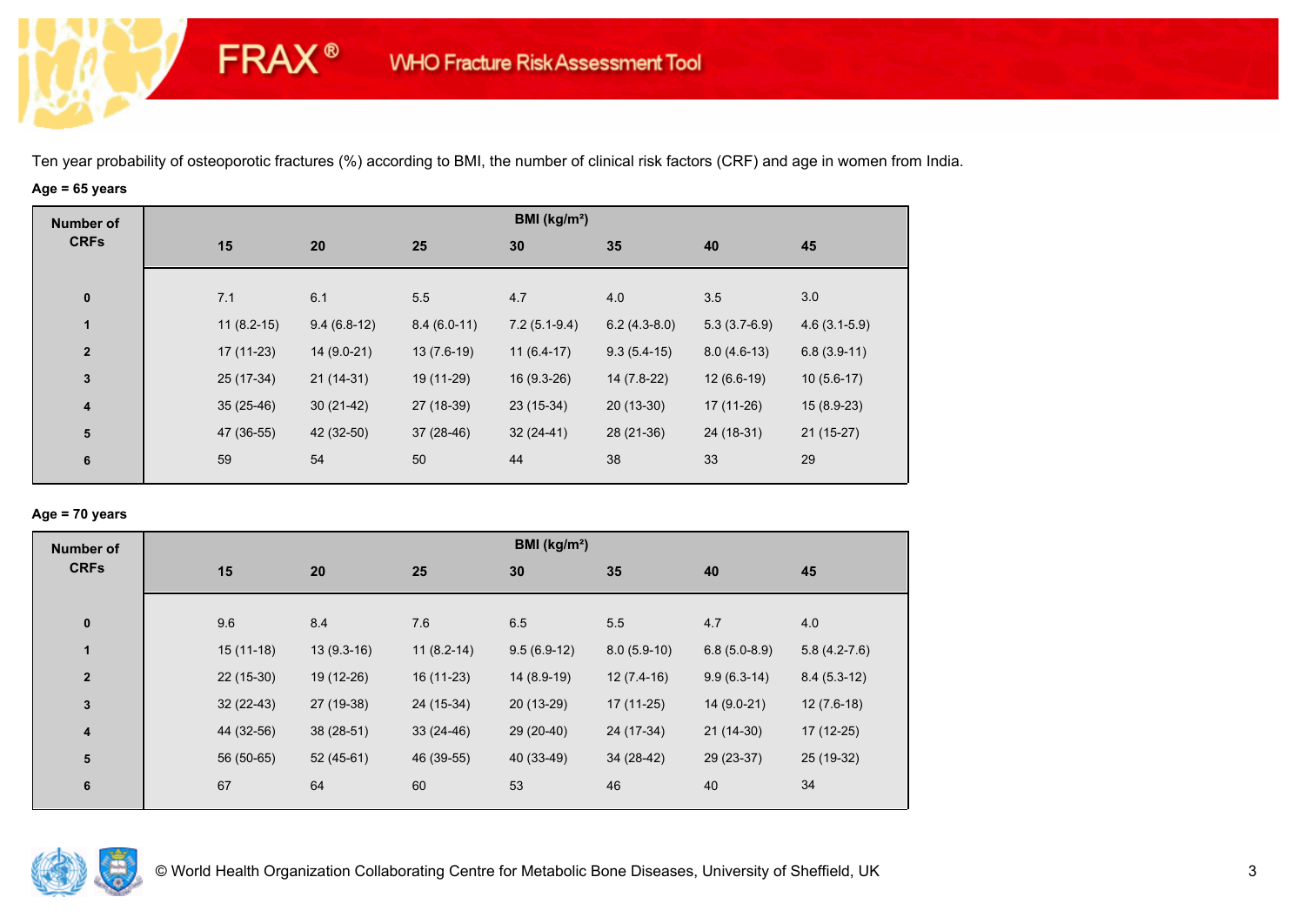# **Age = 75 years**

**FRAX®** 

| <b>Number of</b>        |             |             |              | BMI (kg/m <sup>2</sup> ) |               |                |                |
|-------------------------|-------------|-------------|--------------|--------------------------|---------------|----------------|----------------|
| <b>CRFs</b>             | 15          | 20          | 25           | 30                       | 35            | 40             | 45             |
|                         |             |             |              |                          |               |                |                |
| $\bf{0}$                | 11          | %10.0       | 9.1          | 7.7                      | 6.5           | 5.5            | 4.7            |
| $\mathbf{1}$            | 18 (12-25)  | $15(11-20)$ | $13(9.9-16)$ | $11(8.3-14)$             | $9.5(6.9-12)$ | $8.0(5.8-9.9)$ | $6.7(4.8-8.4)$ |
| $\overline{\mathbf{2}}$ | 26 (17-39)  | $23(15-33)$ | $20(13-27)$  | $17(11-23)$              | 14 (8.9-19)   | $12(7.4-16)$   | $9.6(6.1-13)$  |
| $\mathbf{3}$            | $38(23-53)$ | $34(21-47)$ | 29 (19-40)   | 24 (16-34)               | $20(13-29)$   | $17(11-24)$    | 14 (8.9-20)    |
| $\overline{\mathbf{4}}$ | $50(34-63)$ | 46 (31-59)  | 41 (28-54)   | $35(23-47)$              | 29 (19-41)    | 25 (16-34)     | 20 (13-29)     |
| ${\bf 5}$               | 62 (48-70)  | 59 (46-68)  | 55 (43-64)   | 48 (37-57)               | 41 (32-50)    | $35(27-43)$    | 29 (22-37)     |
| 6                       | 72          | 70          | 68           | 61                       | 54            | 47             | 41             |
|                         |             |             |              |                          |               |                |                |

## **Age = 80 years**

| <b>Number of</b> |    |                           |             | BMI ( $kg/m2$ ) |              |               |                |
|------------------|----|---------------------------|-------------|-----------------|--------------|---------------|----------------|
| <b>CRFs</b>      | 15 | 20                        | 25          | 30              | 35           | 40            | 45             |
| $\pmb{0}$        | 12 | 11                        | 10          | 8.5             | 7.1          | 5.9           | 4.9            |
| $\mathbf{1}$     |    | 19 (13-28)<br>17 (12-24)  | $15(11-19)$ | $12(9.0-16)$    | $10(7.4-13)$ | $8.5(6.1-10)$ | $7.1(5.1-8.5)$ |
| $\overline{2}$   |    | 27 (18-40)<br>25 (16-35)  | 22 (14-29)  | 18 (12-24)      | $15(9.7-20)$ | $12(8.0-17)$  | $10(6.5-14)$   |
| 3                |    | 38 (24-52)<br>$35(22-47)$ | $31(21-41)$ | 26 (17-35)      | 22 (14-29)   | 18 (11-24)    | $15(9.4-20)$   |
| 4                |    | 49 (34-61)<br>46 (32-57)  | 42 (30-54)  | $36(25-47)$     | $30(21-41)$  | 25 (17-35)    | 21 (14-29)     |
| $5\phantom{.0}$  |    | 60 (46-68)<br>57 (44-66)  | 55 (42-64)  | 48 (36-57)      | 41 (31-50)   | $35(26-43)$   | 29 (21-37)     |
| 6                | 69 | 68                        | 66          | 60              | 53           | 46            | 40             |